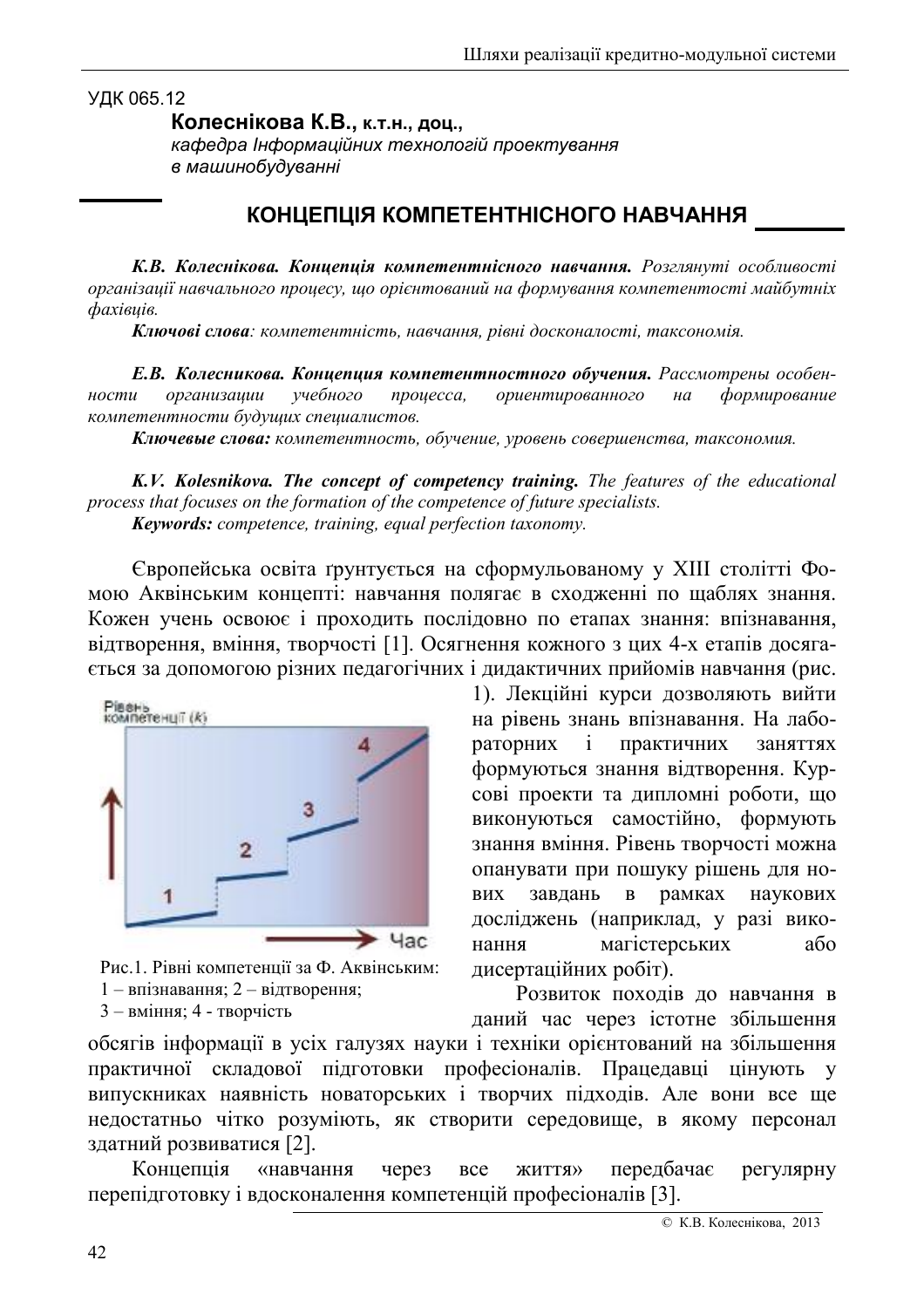Для досягнення успіху, як в особистому житті, так і в професійній кар'єрі, необхідно постійно вдосконалюватися і підвищувати свою компетентність.

У розвиток навчання знанням Девід Колб запропонував одну з найбільш відомих моделей [4], згідно з якою будь-яке навчання є циклічним і проходить 4 фази (рис. 2):

1. Запит практики на основі конкретного досвіду.

2. Спостереження та фіксація властивостей системи (у цій фазі виконується аналіз того, що відбувається в системі, накопичується досвід).

3. Формування абстрактного концепту: інтеграція досвіду в особисту систему понять, перевірка та оцінка достовірності типових рішень.

4. Перевірка концепту в умовах активне нових експериментування: розробка власних планів застосування набутих знань, практична реалізація моделей, **НОВИХ** засобів, прийомів роботи.

Модель Д. Колба досить ефективна в багатьох випадках. Наприклад, при розробці планів тренінгу по методології управління проектами можна використовувати її для струк-



Рис. 2. Этапи навчання по Д. Колбу

турування матеріалу так, щоб кожен учасник мав можливість осмислити процеси управління, отримати практичний досвід, застосувати теоретичні моделі, генерувати ідеї для реалізації проектів [1].

При всій своїй подобі моделі Д. Колба і Фоми Аквінського відображають різні аспекти навчання. Модель Ф. Аквінського визначає рівні досконалості індивідуума, а модель Д. Колба показує механізм досягнення цієї досконалості на кожному р рівнів компетенції. Модель Д. Колба є аналогом циклу Шухарта-Демінга PDCA (Plan - Do - Control - Action), який широко застосовується в проектному менеджменті для управління процесами та операціями. З урахуванням цієї аналогії можна запропонувати об'єднання моделей Фоми Аквінського і Д. Колба у вигляді спіралі: цикли Колба розриваються і переходять на наступні рівні компетенції. Перша модель визначає стратегічні цілі управління навчанням, а друга - тактичні механізми вдосконалення. Менеджер проекту може на практиці навчитися техніці складних умінь, але для цього у нього має бути право на помилку, щоб за виявленням помилки було її осмислення і виправлення, що служить стимулом подальшого розвитку.

Компетенція (від лат. competere — відповідати, підходити) — здатність застосовувати знання, уміння, успішно діяти на основі практичного досвіду при розв'язанні завдань загального типу, а також у визначеній широкій галузі знань.

Це визначення наголошує на тому, що майбутній фахівець має відповідати певним вимогам і підходити за своїми знаннями і уміннями до успішних дій для розв'язання завдань, як загального типу, так і специфічної діяльності у ви-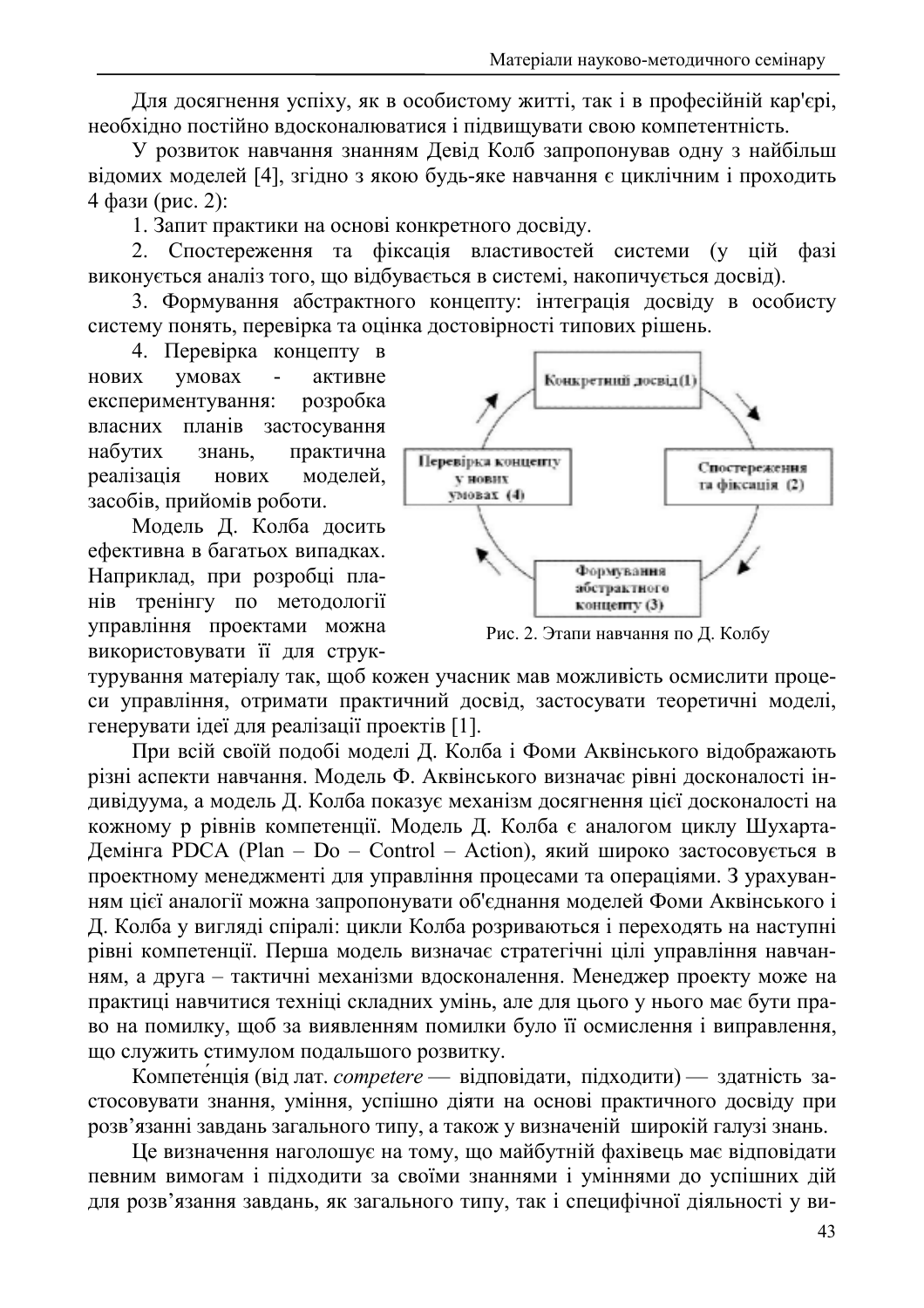значеній широкій предметній галузі. Тобто технолог повинен бути обізнаним (компетентним) у своїй галузі знань. Економіст має бути підготовленим для роботи у сфері економіки. А професіонал з управління проектами повинен здійснювати управління проектами в організаційно-технічних і соціальних системах

За національним стандартом Украины (NCB UA, ver. 3.1) галузь знань управління проектами, як віломо, охоплює такі групи компетенцій: технічні (T). поведінкові (П), контекстуальні (К) та додаткові (Д) компетенції (національні та галузеві). Всі елементи вказаної множини компетенцій мають складні взаємозв'язки і фактично утворюють у сукупності простір знань проектного управління, який є предметом для підготовки менеджерів [5].

Аналіз світового досвіду організації компетентністного навчання свідчить про доцільність використання проектних підходів до навчання фахівців у будьякій предметній галузі [6]. Проектний підхід дозволяє найбільш ефективно визавдання досягнення поставленої мети у навчання в умовах рішити обмеженості часових, фінансових, матеріальних, людських та інших видів ре-TOMV досить актуальною є розробка методологічних cypci<sub>B</sub>. засад трансформації моделі компетенцій у ядра компетенцій для визначення структури та змісту навчальних дисциплін [7 ... 10].

Наукові проблеми, які треба насамперед розв'язати плягають у тому щоб сформулювати засади представлення та аналізу матриці компетенцій: як досліджувати систему - по блокам, чи треба розглядати всю систему в цілому; як зменшити розмірність системи; чи є відношення за зв'язками {Т→т, П→п,  $K\rightarrow K$ } залежним від звязків { $K\rightarrow m$ ,  $K\rightarrow n$ ,  $\Pi\rightarrow m$ ,  $\Pi\rightarrow K$ ,  $T\rightarrow n$ ,  $T\rightarrow K$ }.



Рис. 3. Загальна схема зв'язків компетенцій:  $a)$  схема зв'язків; б) орієнтований граф.

Відображення схеми зв'язків орієнтованим графом, який побудовано на основі матриці суміжності, показує, що дуги графа є незалежними. Тобто неможливо побудувати відображення одних дуг через інші. Зв'язкам в системі компетенцій не властиві операції комутативності: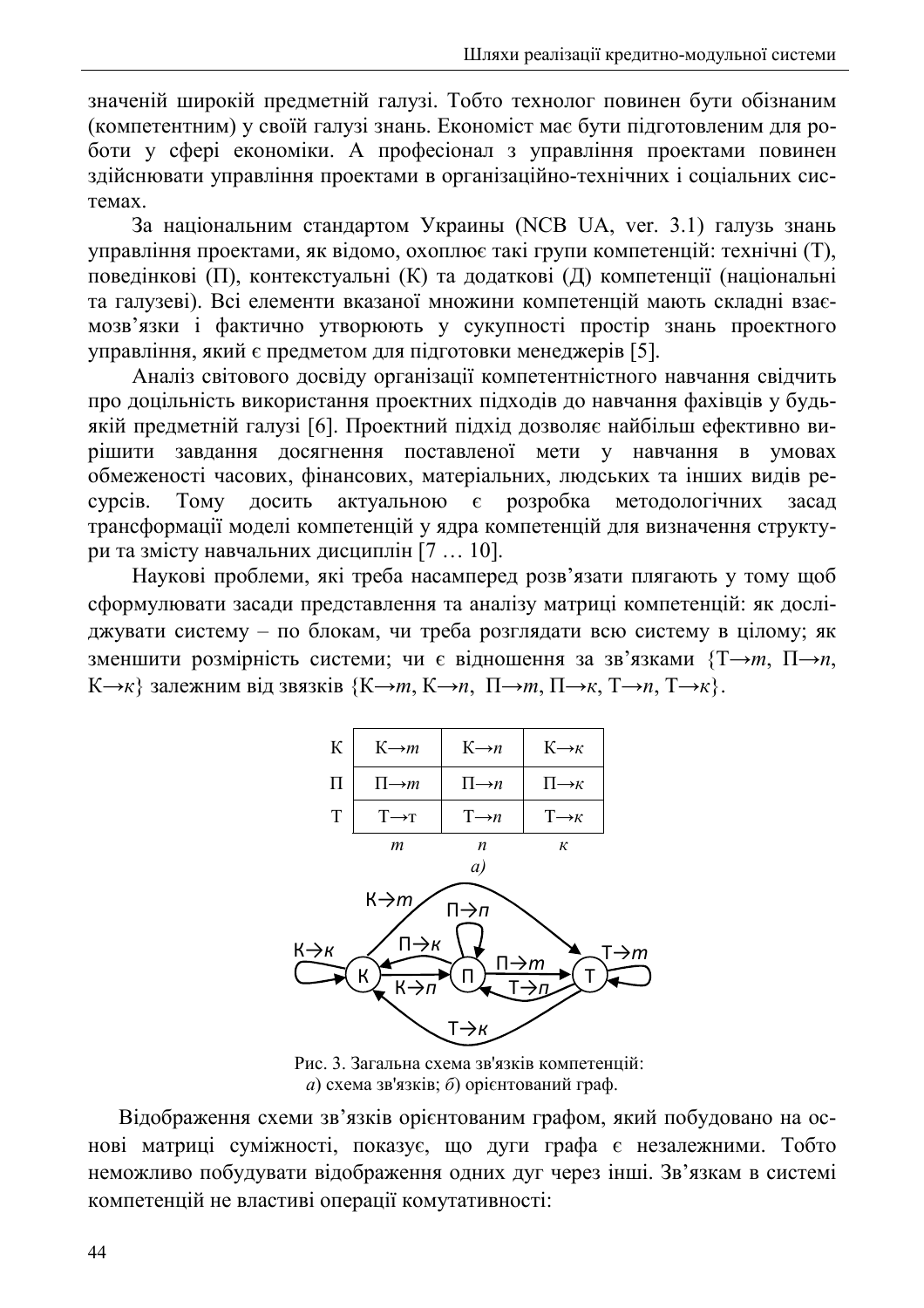- ${K\rightarrow m} \neq {m \rightarrow K};$  $(1)$
- ${K\rightarrow n} \neq {n \rightarrow K}$ ;  $(2)$
- $\{\Pi \rightarrow m\} \neq \{m \rightarrow \Pi\};$  $(3)$
- $\{\Pi\rightarrow\kappa\}\neq\{\kappa\rightarrow\Pi\};$  $(4)$
- $\{T\rightarrow n\} \neq \{n \rightarrow T\};$  $(5)$
- $\{T \rightarrow \kappa\} \neq \{\kappa \rightarrow T\}.$  $(6)$

Відношення за зв'язками  $\{T \rightarrow m, \Pi \rightarrow n, K \rightarrow \kappa\}$  не є залежними від інших звязків системи  $\{K \rightarrow m, K \rightarrow n, \Pi \rightarrow m, \Pi \rightarrow \kappa, T \rightarrow n, T \rightarrow \kappa\}.$ 

Блоки матриці компетенцій мають різну розмірність. Квадратними матрицями відображаються блоки зв'язків між компетенціями  $\{T \rightarrow m, \Pi \rightarrow n, K \rightarrow \kappa\}$ . Всі інші блоки мають різні розмірності строк і стовбців, що утруднює аналіз структури зв'язків. Кожна з квадратних матриць зв'язків включає відповідне число компетенцій, що наведені у табл. 1 [4]:

технічні компетенції - 20 елементів -

$$
G_{Tm}: Tm \to \{k_{ij}; i=1; j=1, 2, ..., 20\};
$$
 (7)

поведінкові компетенції - 15 елементів -

$$
G_{\Pi n}:\Pi n \to \{k_{ij};\ i=2; j=1, 2, \dots, 15\};\tag{8}
$$

та контекстуальні компетенції - 11 елементів -

$$
G_{Kk}:Kk \to \{k_{ij}; i=3; j=1, 2, ..., 11\}.
$$
\n(9)

Загальна матриця зв'язків основних компетенцій може бути відображена матрицею інциденцій, яка має розмірність  $46 \times 46$  елементів (табл. 1).

| Таблиця 1 - Елементи компетенцій [4] |  |  |
|--------------------------------------|--|--|
|--------------------------------------|--|--|

| т иолици т<br>$L_{\nu}$ . $L_{\nu}$ $\sim$ $L_{\nu}$ $\sim$ $L_{\nu}$ $\sim$ $L_{\nu}$ $\sim$ $L_{\nu}$ $\sim$ $L_{\nu}$ $\sim$ $L_{\nu}$ |
|-------------------------------------------------------------------------------------------------------------------------------------------|
| 1. Технічні компетенції                                                                                                                   |
| 1.01. Успішність управління проектами                                                                                                     |
| 1.02. Зацікавлені сторони                                                                                                                 |
| 1.03. Вимоги і задачі проекту                                                                                                             |
| 1.04. Проектний ризик і можливості                                                                                                        |
| 1.05. Якість                                                                                                                              |
| 1.06. Проектна організація                                                                                                                |
| 1.07. Робота команди                                                                                                                      |
| 1.08. Розв'язання проблем                                                                                                                 |
| 1.09. Структура проекту                                                                                                                   |
| 1.10. Задум і кінцевий продукт проекту                                                                                                    |
| 1.11. Час і фази проекту                                                                                                                  |
| 1.12. Ресурси                                                                                                                             |
| 1.13. Витрати і фінанси                                                                                                                   |
| 1.14. Закупівлі і контракти                                                                                                               |
| 1.15. Зміни                                                                                                                               |
| 1.16. Контроль і звітність                                                                                                                |
| 1.17. Інформація і документація                                                                                                           |
| 1.18. Комунікації                                                                                                                         |
| 1.19. Запуск проекту                                                                                                                      |
| 1.20. Закриття проекту                                                                                                                    |
|                                                                                                                                           |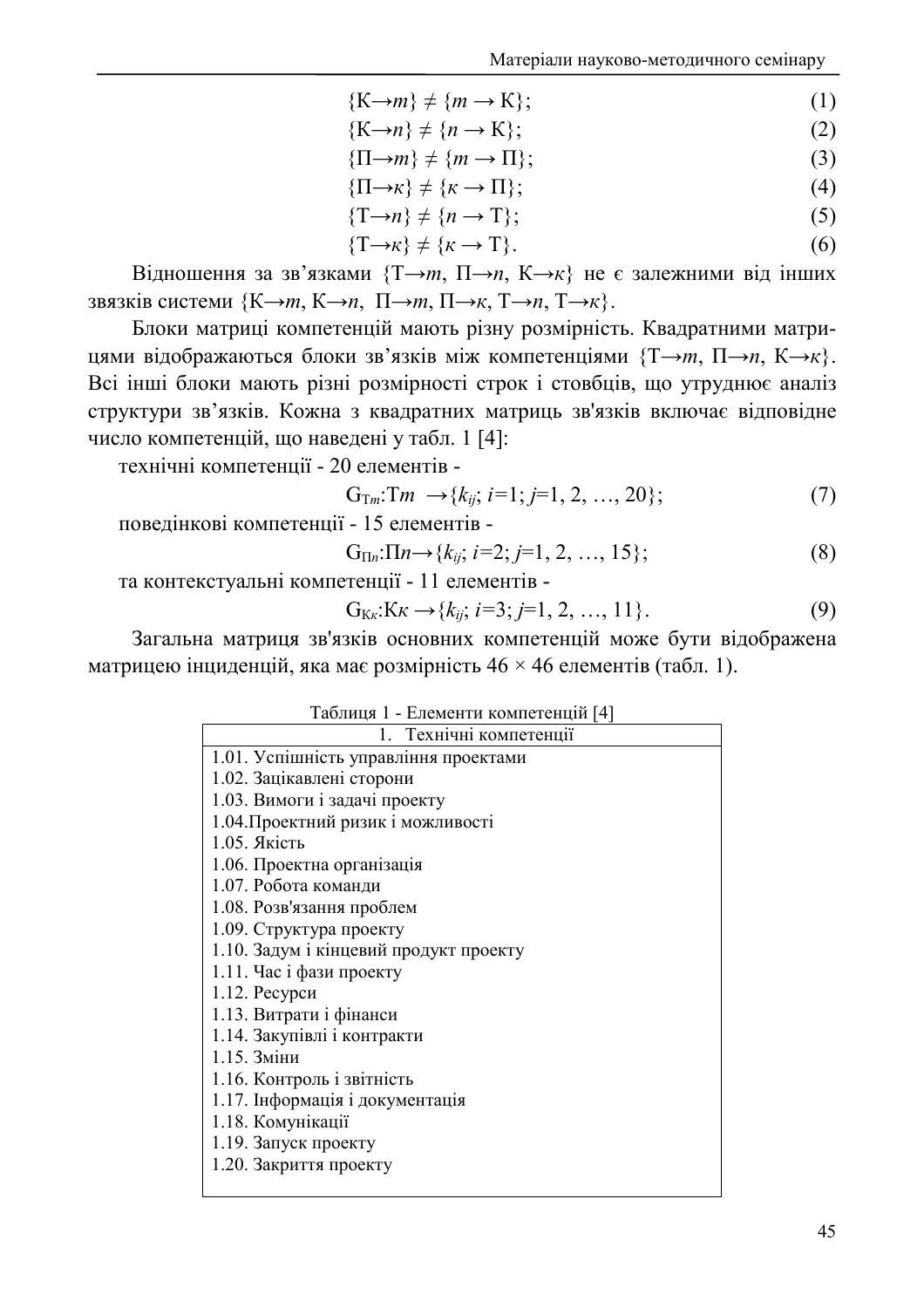| 2. Поведінкові компетенції             |
|----------------------------------------|
| 2.01. Лідерство                        |
| 2.02. Участь і мотивація               |
| 2.03. Самоконтроль                     |
| 2.04. Упевненість в собі               |
| 2.05. Розрядка                         |
| 2.06. Відкритість                      |
| 2.07. Творчість                        |
| 2.08. Орієнтація на результат          |
| 2.09. Продуктивність                   |
| 2.10. Погодження                       |
| 2.11. Перемови                         |
| 2.12. Конфлікти і кризи                |
| 2.13. Надійність                       |
| 2.14. Розуміння цінностей              |
| 2.15. Етика                            |
| 3. Контекстуальні компетенції          |
| 3.01. Проектно орієнтоване управління  |
| 3.02. Програмно орієнт. управління     |
| 3.03. Портфельне орієнт. управління    |
| 3.04. Реалізація ЗП                    |
| 3.05. Постійна організація             |
| 3.06. Підприємницька діяльність        |
| 3.07. Системи, продукти і технології   |
| 3.08. Управління персоналом            |
| 3.09. Здоров'я, безпека, охорона праці |
| 3.10. Фінанси                          |
| 3.11. Юридичні аспекти                 |

Всього у стандарті NCB означені 493 зв'язки, у тому числі 198 зв'язків технічних, 180 зв'язків поведінкових та 115 зв'язків контекстуальних компетенцій  $[4]$ .

Додаткові компетенції включають 6 елементів (табл. 2).

$$
G_{\text{A}0}: \text{A}0 \to \{k_{ij}; i=4; j=1, 2, ..., 6\}.
$$
 (10)

Таблиця 2 - Додаткові елементи компетенцій [4]

4. Додаткові національні та галузеві компетенції

4.01. Інтеграція системного, проектного, процесного та сценарного підходів в управлінні проектами

4.02. Методологія управління проектами в динамічному оточенні

4.03. Розвиток управління проектами на основі моделі технологічної зрілості

4.04. Управління інноваційними платформами проектів організації

4.05. Методологія управління проектами створення інформаційних технологій (ISO 12207, CMMI, RUP та інш.)

4.06. Бізнес - процеси управління проектами, програмами і портфелями організації

Означені властивості матриці компетенцій обумовлюють необхідність дослідження системи не по блокам, а як системну сутність, що тільки у комплексі відображає ідеологію компетентнісного підходу в управління проектами [11].